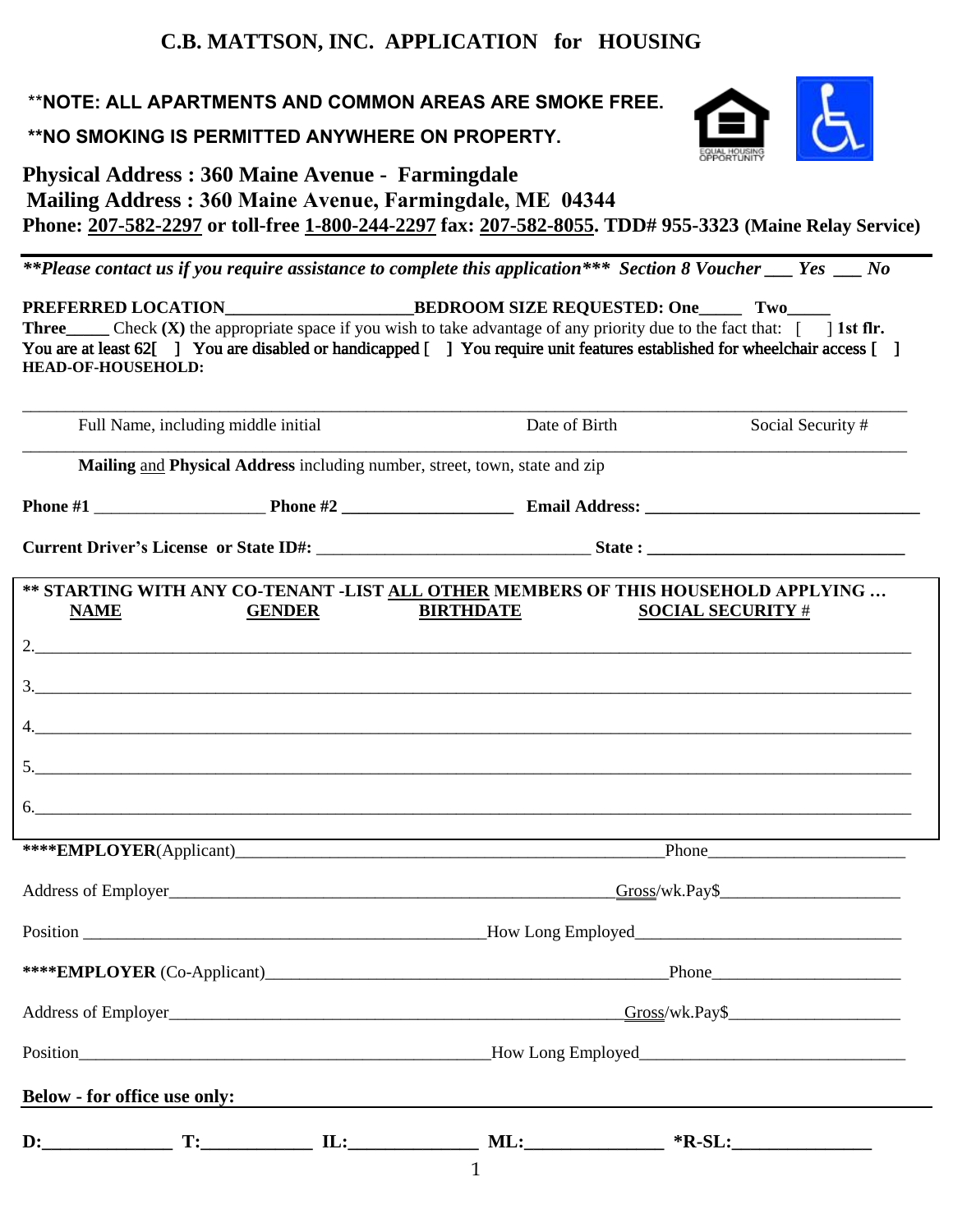#### **\*\*\*\*SOCIAL SECURITY, PENSIONS, VETERANS BENEFITS, SSI BENEFITS** Please list **WHO** gets the benefit, **NAME & ADDRESS** of the issuer, and the **GROSS DOLLAR AMOUNT** of income per month

|                                   |    | **** ALIMONY, CHILD SUPPORT, UNEMPLOYMENT COMPENSATION, TANF -Please list WHO gets the benefit,<br>NAME & ADDRESS of the issuer, and the GROSS DOLLAR AMOUNT of income per month                                                                                                                                                                                                                   |  |
|-----------------------------------|----|----------------------------------------------------------------------------------------------------------------------------------------------------------------------------------------------------------------------------------------------------------------------------------------------------------------------------------------------------------------------------------------------------|--|
|                                   |    |                                                                                                                                                                                                                                                                                                                                                                                                    |  |
|                                   |    |                                                                                                                                                                                                                                                                                                                                                                                                    |  |
|                                   |    | **** ANY OTHER SOURCES OF INCOME List any additional income not reported above. List WHO has the income,<br>ADDRESS & SOURCE of income, and GROSS DOLLAR AMOUNT of income per month                                                                                                                                                                                                                |  |
|                                   |    | 1. $\frac{1}{2}$ $\frac{1}{2}$ $\frac{1}{2}$ $\frac{1}{2}$ $\frac{1}{2}$ $\frac{1}{2}$ $\frac{1}{2}$ $\frac{1}{2}$ $\frac{1}{2}$ $\frac{1}{2}$ $\frac{1}{2}$ $\frac{1}{2}$ $\frac{1}{2}$ $\frac{1}{2}$ $\frac{1}{2}$ $\frac{1}{2}$ $\frac{1}{2}$ $\frac{1}{2}$ $\frac{1}{2}$ $\frac{1}{2}$ $\frac{1}{2}$ $\frac{1}{2}$                                                                             |  |
|                                   |    |                                                                                                                                                                                                                                                                                                                                                                                                    |  |
|                                   |    |                                                                                                                                                                                                                                                                                                                                                                                                    |  |
|                                   |    |                                                                                                                                                                                                                                                                                                                                                                                                    |  |
|                                   |    | 2. $+$                                                                                                                                                                                                                                                                                                                                                                                             |  |
|                                   |    | 3. $+$                                                                                                                                                                                                                                                                                                                                                                                             |  |
|                                   |    |                                                                                                                                                                                                                                                                                                                                                                                                    |  |
|                                   |    |                                                                                                                                                                                                                                                                                                                                                                                                    |  |
| 1.                                | 2. | **** OTHER ASSETS such as real estate, life insurance cash value, stocks, bonds, or any other asset.                                                                                                                                                                                                                                                                                               |  |
|                                   |    | **Have you sold/disposed of any assets for less than Fair Market Value in the last two years? [ ] [Yes [ ] No                                                                                                                                                                                                                                                                                      |  |
| have been for the last 12 months. |    | Questions concerning expenses are asked to help you obtain all the deductions you are entitled to under the Rural Development program<br>****MEDICAL EXPENSES: (Complete this only if applicant or co-applicant is disabled, handicapped, or 62 or older)<br>List what you expect your insurance premiums, medical bills, dental, and any other related health costs (not reimbursed by insurance) |  |
|                                   |    |                                                                                                                                                                                                                                                                                                                                                                                                    |  |
|                                   |    |                                                                                                                                                                                                                                                                                                                                                                                                    |  |
|                                   |    |                                                                                                                                                                                                                                                                                                                                                                                                    |  |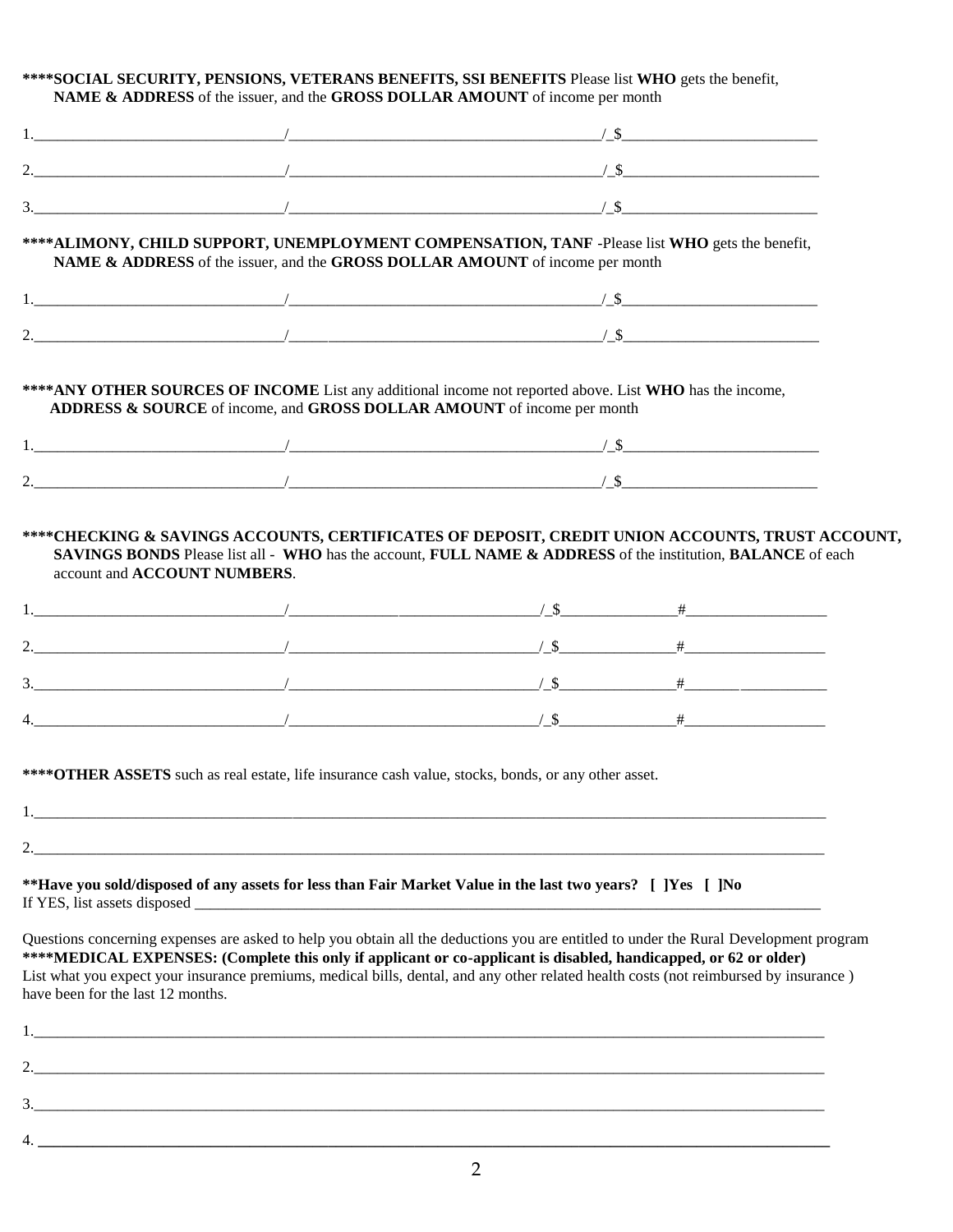|                                                                     |                                                                                                                          | **** CHILDCARE COSTS: (Complete this only if these costs are for children 13 and under) List names of children covered                                                                                                                                                                                                                                                                                                                                                                                                                                                 |                                      |
|---------------------------------------------------------------------|--------------------------------------------------------------------------------------------------------------------------|------------------------------------------------------------------------------------------------------------------------------------------------------------------------------------------------------------------------------------------------------------------------------------------------------------------------------------------------------------------------------------------------------------------------------------------------------------------------------------------------------------------------------------------------------------------------|--------------------------------------|
|                                                                     |                                                                                                                          |                                                                                                                                                                                                                                                                                                                                                                                                                                                                                                                                                                        |                                      |
|                                                                     |                                                                                                                          |                                                                                                                                                                                                                                                                                                                                                                                                                                                                                                                                                                        |                                      |
|                                                                     |                                                                                                                          |                                                                                                                                                                                                                                                                                                                                                                                                                                                                                                                                                                        |                                      |
|                                                                     |                                                                                                                          | 3.                                                                                                                                                                                                                                                                                                                                                                                                                                                                                                                                                                     |                                      |
| $(\text{are they related } \_\text{yes } \_\text{non})$             |                                                                                                                          | Address: Phone #                                                                                                                                                                                                                                                                                                                                                                                                                                                                                                                                                       |                                      |
|                                                                     |                                                                                                                          |                                                                                                                                                                                                                                                                                                                                                                                                                                                                                                                                                                        |                                      |
|                                                                     |                                                                                                                          |                                                                                                                                                                                                                                                                                                                                                                                                                                                                                                                                                                        |                                      |
| $(\text{are they related } \_\text{yes } \_\text{non})$             |                                                                                                                          |                                                                                                                                                                                                                                                                                                                                                                                                                                                                                                                                                                        |                                      |
|                                                                     |                                                                                                                          | How long have you lived at this residence?                                                                                                                                                                                                                                                                                                                                                                                                                                                                                                                             |                                      |
|                                                                     |                                                                                                                          |                                                                                                                                                                                                                                                                                                                                                                                                                                                                                                                                                                        |                                      |
| $(\text{are they related } \_\text{yes } \_\text{no})$              |                                                                                                                          |                                                                                                                                                                                                                                                                                                                                                                                                                                                                                                                                                                        |                                      |
|                                                                     |                                                                                                                          |                                                                                                                                                                                                                                                                                                                                                                                                                                                                                                                                                                        |                                      |
|                                                                     |                                                                                                                          |                                                                                                                                                                                                                                                                                                                                                                                                                                                                                                                                                                        |                                      |
| - Include full names, addresses, and phone numbers.                 | - All three individuals should be from separate households,<br>- Letters should be at least a short paragraph in length, | ****PERSONAL REFERENCES: Send with application, three letters of recommendation that meet the following criteria:<br>- From indivduals who have known you for at least 1 year (no family members),                                                                                                                                                                                                                                                                                                                                                                     |                                      |
|                                                                     |                                                                                                                          |                                                                                                                                                                                                                                                                                                                                                                                                                                                                                                                                                                        |                                      |
| **Have you ever rented from C.B. Mattson, Inc. before? [ ]Yes [ ]No |                                                                                                                          |                                                                                                                                                                                                                                                                                                                                                                                                                                                                                                                                                                        |                                      |
|                                                                     |                                                                                                                          |                                                                                                                                                                                                                                                                                                                                                                                                                                                                                                                                                                        |                                      |
|                                                                     |                                                                                                                          | **Were you an Applicant or Co-Applicant? (Please circle) What was your name?<br>**Have you ever been evicted from any housing? [ ]Yes [ ]No                                                                                                                                                                                                                                                                                                                                                                                                                            |                                      |
|                                                                     |                                                                                                                          | **Have you or any of your household ever been convicted for an offense of the law? [ ]Yes [ ]No                                                                                                                                                                                                                                                                                                                                                                                                                                                                        | **** If YES, please describe on back |
|                                                                     |                                                                                                                          | False statements on this application will lead to cancellation of this application or Termination of Tenancy after Occupancy.                                                                                                                                                                                                                                                                                                                                                                                                                                          |                                      |
|                                                                     |                                                                                                                          | I/We hereby certify that I/We do/will not maintain a separate subsidized rental unit in another location. I/We further certify that this will be<br>my/our permanent residence. I/We understand that I/We must pay a security deposit for this apartment prior to occupancy. I/We understand that<br>my/our eligibility for housing will be based on USDA Rural Development income/occupancy limits and by C.B. Mattson, Inc. selection criteria.<br>I/We certify that all information in this application is true to the best of my/our knowledge and I/We understand |                                      |
|                                                                     |                                                                                                                          | that false statements or information are punishable by law and will lead to cancellation of this application OR                                                                                                                                                                                                                                                                                                                                                                                                                                                        |                                      |
| TERMINATION OF TENANCY AFTER OCCUPANCY.                             |                                                                                                                          |                                                                                                                                                                                                                                                                                                                                                                                                                                                                                                                                                                        |                                      |
| $\mathbf{X}$                                                        |                                                                                                                          |                                                                                                                                                                                                                                                                                                                                                                                                                                                                                                                                                                        |                                      |
| Applicant Signature                                                 |                                                                                                                          | X<br>Co - Applicant Signature                                                                                                                                                                                                                                                                                                                                                                                                                                                                                                                                          |                                      |
| $\mathbf{X}$                                                        |                                                                                                                          |                                                                                                                                                                                                                                                                                                                                                                                                                                                                                                                                                                        |                                      |
| <b>Co</b> - Applicant Signature                                     |                                                                                                                          |                                                                                                                                                                                                                                                                                                                                                                                                                                                                                                                                                                        |                                      |

### 3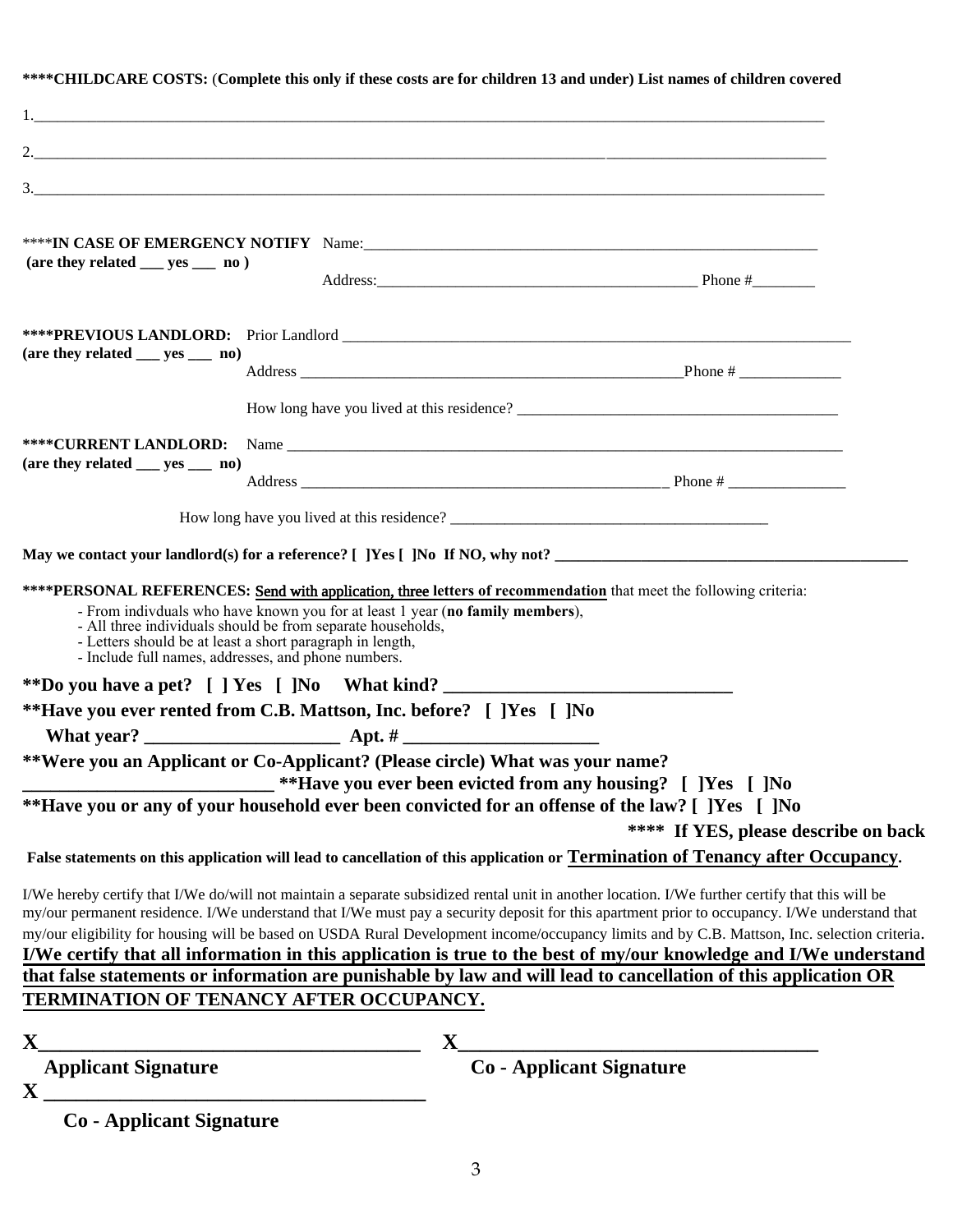#### **RELEASE AUTHORIZATION**

I/WE \_\_\_\_\_\_\_\_\_\_\_\_\_\_\_\_\_\_\_\_\_\_\_\_\_\_\_\_\_\_\_\_\_\_\_\_\_\_\_\_\_\_\_,

\_\_\_\_\_\_\_\_\_\_\_\_\_\_\_\_\_\_\_\_\_\_\_\_\_\_\_\_\_\_\_\_\_\_\_\_\_\_\_\_\_\_\_

\_\_\_\_\_\_\_\_\_\_\_\_\_\_\_\_\_\_\_\_\_\_\_\_\_\_\_\_\_\_\_\_\_\_\_\_\_\_\_\_\_\_\_

\_\_\_\_\_\_\_\_\_\_\_\_\_\_\_\_\_\_\_\_\_\_\_\_\_\_\_\_\_\_\_\_\_\_\_\_\_\_\_\_\_\_\_

**FOR OFFICE USE ONLY**

==============================================================================================

Do hereby authorize **C.B. Mattson, Inc.** to contact any agency (including but not limited to: landlords, banks, credit unions, finance companies, The Veteran's Administration, The Social Security Administration, The Maine Department of Human Services / Income Maintenance Units, municipalities, employers, pension fund managers, credit reporting agencies, and other sources of income and/or asset management) regarding information it deems necessary. **THIS CB MATTSON RELEASE IS VALID FOR 1 YEAR FROM DATE OF SIGNATURE.** 

Furthermore, I/WE authorize any such agency and its employees to provide the information requested and **MAIL IT DIRECTLY TO:**

**C.B. Mattson, Inc./Housing Management 360 Maine Avenue Farmingdale, Maine 04344**

Your cooperation and attention to these requests for information will be greatly appreciated as, by regulation, my/our status as a resident(s) in a USDA, Rural Development affiliated housing project is dependent upon **annual income/asset verification** supplied directly to the management agent **by the SOURCE.**

|                          | Date |  |
|--------------------------|------|--|
| Signature (applicant)    |      |  |
|                          |      |  |
|                          |      |  |
|                          | Date |  |
| Signature (co-applicant) |      |  |
|                          |      |  |
|                          |      |  |
|                          | Date |  |
| Signature (co-applicant) |      |  |

# PLEASE ....... MAKE SURE YOU HAVE SIGNED THIS PAGE, AS WE WILL BE UNABLE TO PROCESS THIS APPLICATION WITHOUT PROPER SIGNATURES.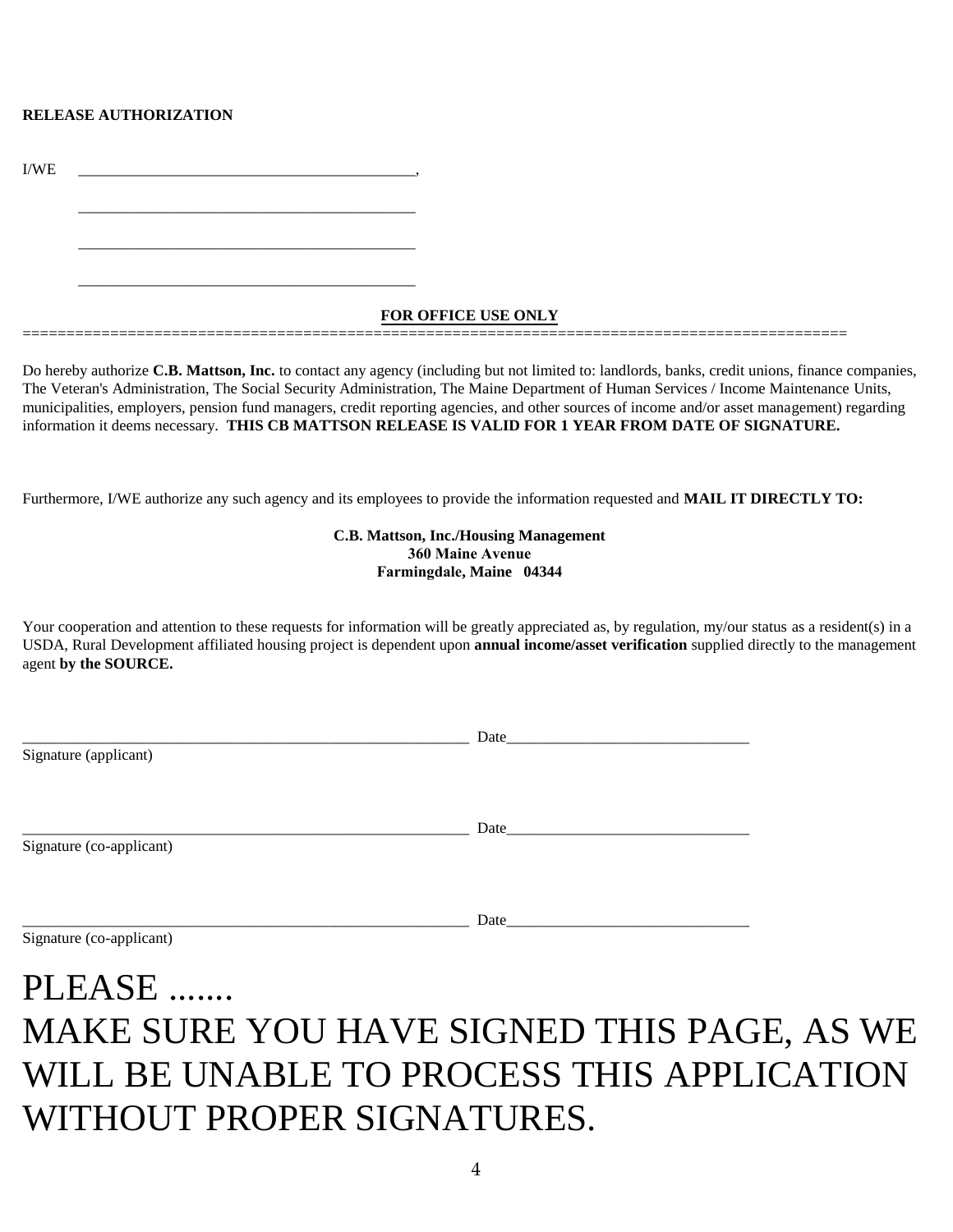#### **Disclosure Statement**

"The information regarding race, national origin, and sex designation solicited on this application is requested in order to assure the Federal Government, acting through Rural Development, Rural Housing Service, that Federal laws prohibiting discrimination against tenant applications on the basis of race, color, national origin, religion, sex, familial status, age, and handicap are complied with. You are **NOT** required to furnish this information but are encouraged to do so. This information will not be used in evaluating your application or to discriminate against you in any way. However, if you choose not to furnish it, the owner is required to note the race/national origin and sex of the individual applicants on the basis of visual observation or surname."



The Federal Equal Credit Opportunity Act prohibits creditors from discriminating against credit applicants on the basis of race, color, religion, national origin, sex, marital status, handicap, or age (provided that the applicant has the capacity to enter into a binding contract), because all or part of the applicants income derives from any public assistance program, or because the applicant has in good faith exercised any right under the Consumer Credit Protection Act. The Federal Agency that administers compliance with the law concerning this creditor is the Federal Trade Commission, Equal credit Opportunity, Washington, D.C. 20580.